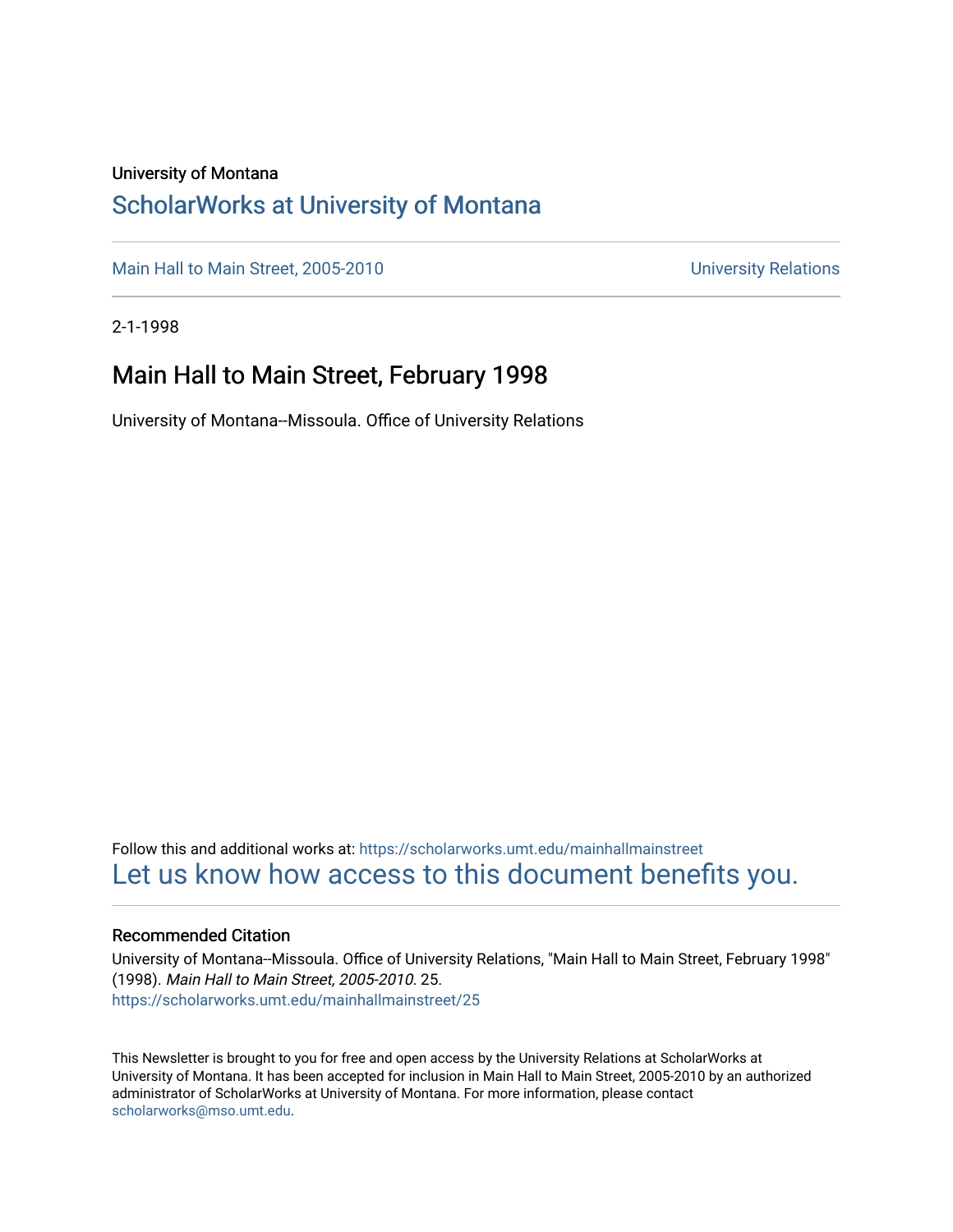

Vol. 4, No. 1 **Connecting Campus and Community** February 1998

### **Brown leaves rich legacy for UM, Montana**

5

ontana lost a state treasure with the death last month of Margery Hunter Brown, professor emeritus of the UM School of Law.

Brown, a tireless defender of human rights, died of congestive heart failure Jan. 9 at the age of 69

Family, friends and colleagues are invited to celebrate Brown's life and



legacy during a memorial service at 10 a.m. Saturday, April 18, in the Castles Center, located in the law school's basement.

Brown devoted her life to enriching the lives of others, especially women and

American Indians. She was a former chair of the Montana Human Rights Commission, a Montana constitution specialist and scholar, a retired associate justice of the Confederated Salish and Kootenai Tribes' Court of Appeals, and a devoted professor of Indian law, public land law and natural resource law to countless students.

Brown was on the UM law school faculty from 1976 to 1993, serving as assistant dean during 1980-84 and acting dean in 1979 and 1985-86. She founded the UM Indian Law Clinic, the first of its kind in the nation, and served as its first director.

With her husband, Firman, she cofounded the Bigfork Summer Playhouse.

"Marge was the heart and soul of the law school," former law school dean Martin Burke told the Missoulian. "She was a person of such integrity. She brought a vision of what legal education should be.

# **President For A Day**

#### **Kila teen shadows Dennison in Groundhog Day program**

W hen George<br>
Dennison visited his<br>
school, last fall, a seventh<br>
grader innocently asked, "What's it like hen George Dennison visited his alma mater, Kila School, last fall, a seventhto be president of The University of Montana?" President Dennison decided to show instead of tell. This month he brought the 13-year-old girl to Main Hall to see for herself.

The president invited Leigha Weber to walk in his shoes Monday, Feb. 2, as his guest for the first-ever National Groundhog Job Shadow Day.

The two met last October during UM's annual Bus Tour, which took students, faculty and administrators to Flathead Valley schools, including the one in the tiny town of Kila near Kalispell.

Weber and Dennison began their day on campus meeting with UM's executive officers. After that, Weber was whisked off for a whirlwind campus tour, including a visit to Professor Jack Nunberg's HIV research lab, where scientists are working on a vaccine that may one day help eliminate the virus that causes AIDS.

An aspiring actress, Weber showed no inhibitions "mirroring"

college students in instructor Peggy O'Connell's drama class. Then Weber was off to meet her parents, Linda and Joe Probert, at the president's house for a formal luncheon hosted by Mrs. Jane Dennison.

After lunch, Weber and Dennison convened in the president's Main Hall office, where they discussed the trials and tribulations of running a university, and the meetings continued.

"I answered his phone, sat at his desk, used his computer," Weber reported. "It was pretty cool," she said. "I had a great time with President Dennison. <sup>I</sup> like him."

By the end of the day, Weber had decided that Dennison's job "is kind of easy. He has people who can help him do things and a lot of meetings.

Weber's UM visit concluded with a shopping trip to the Bookstore at the University Center with Mrs. Dennison, who treated the Kila teen-ager to a Griz sweatshirt and baseball cap.

I got to go shopping with the first lady," Weber bragged.



**President Dennison shows Kila School seventh-grader Leigha Weber around his Main Hall office on National Groundhog Job Shadow Day Feb. 2.**

Groundhog Job Shadow Day was organized to give young people the chance to learn by doing and to show students how the skills they learn in school will be used in the workplace. The national event was organized by America's Promise, The American Society of Association Executives, Junior Achievement, National Employer Leadership Council and The National School-to-Work Opportunities Office.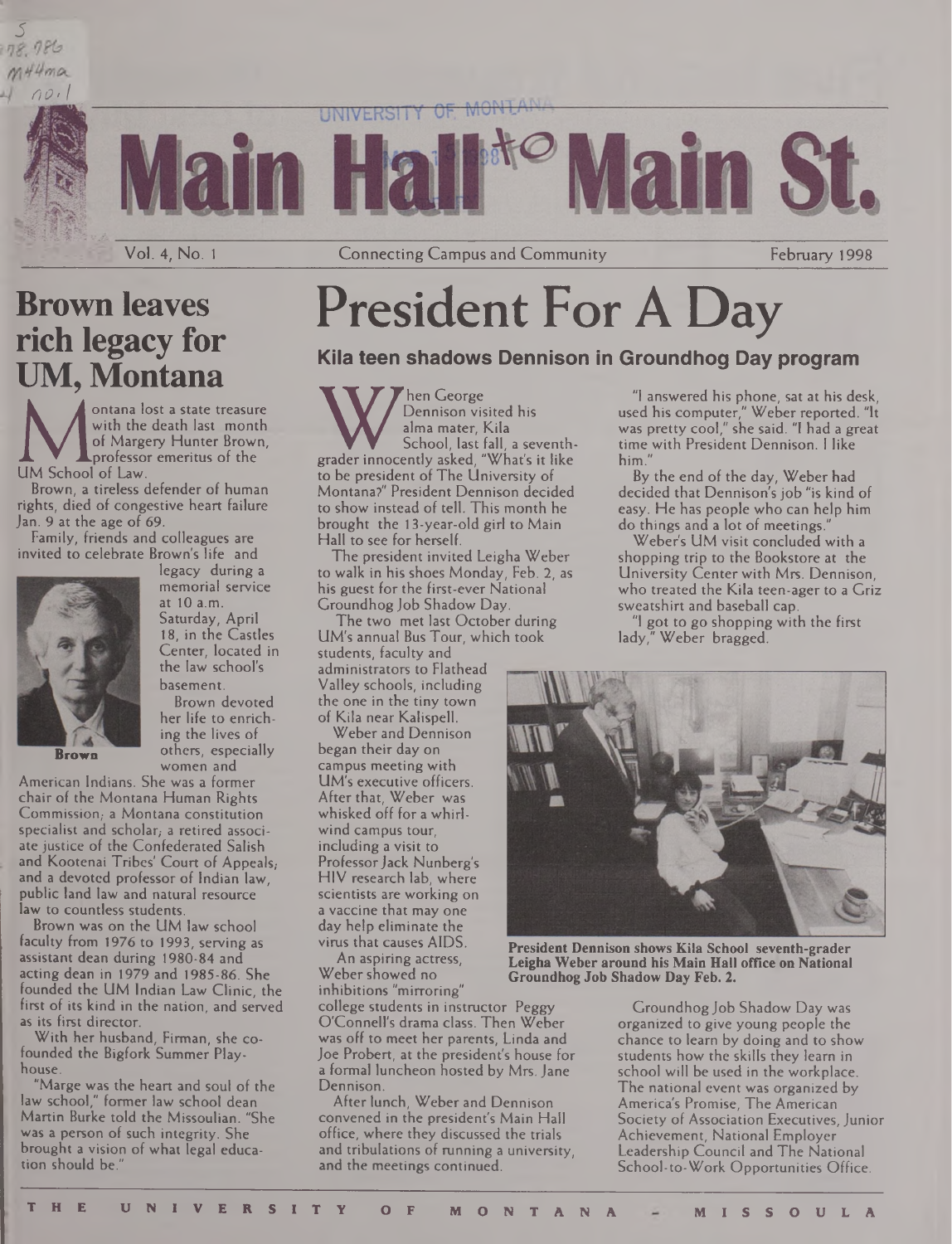# **Five faithful friends**

*Campus, community members honored on Charter Day for outstanding service to UM*



**Miller**



**Hanson**



**Fraser**



**Bilderback**



**McCue**

*ivefriends of the University were honored with annual Charter Day service awardsfortheir outstanding contributions to the institution. Helen Guthrie "Gas" Miller, Gregory L. Hanson, Harold "Hal" Fraser, David E. Bilderback and Mark McCue claimed their awards Feb. <sup>1</sup> 9 during a ceremony to commemorate the 105th anniversary of UM's charter by the Legislature, on Feb. 17, 1893. The awards are among the highest honors presented by UM.*

**Miller** received the Robert T. Pantzer Award for making the University a more open and humane learning environment. A Butte resident who has worked in the media for years, Miller

served on the fund-raising committee for UM's recently completed \$71.4 million Capital Campaign and chaired the Butte community campaign drive for the University from 1984 to 1986.

She has served on the University Theatre renovation committee and the Montana Repertory Theatre Advisory Council. She currently serves on the School of Fine Arts Advisory Council and volunteers for KUFM's signal extension project.

**Hanson** received the Neil S. Bucklew Presidential Service Award for his efforts to foster understanding of UM's needs and strengths. A Missoula lawyer, Hanson serves as counsel to the UM Foundation and is a former board trustee.

He often lectures in the School of Business Administration and serves as a member of the School of Law's Educational Development Committee and the UM Century Club board.

**Fraser,** a Missoula banker, received the Montana Alumni Award for his longtime support of the University.

He was a member of the Washington-Grizzly Stadium fundraising committee during 1985-86, raised money for UM's immediate academic needs as an Excellence Fund volunteer fund-raiser during the 1980s and has been a Homecoming parade volunteer for the past 13 years.

In 1997 he served as fund-raising chair for the business school's Small Business Institute.

**Bilderback,** a UM biological sciences professor, received the Montana Faculty Service Award . Since joining the UM faculty in 1972, he has served on a number of committees, ranging from searches for faculty and deans to academic standards and curriculum review.

Bilderback served as botany chair during 1983-1988 and as associate dean of the College of Arts and Sciences during 1988- 1996. He has been active in Faculty Senate and the University Teachers' Union.

**McCue** received the ASUM Student Service Award. He serves as an Associated Students of The University of Montana senator, a UM Advocate, a University Center Board member and a disc jockey for KBGA, the student radio station on campus. A senior from Billings, McCue is an organizational communications major.

## **UM rated one of best buys**

Finas been named one of the TOO<br>best college buys in the nation by a<br>publication that rates America's colleges br the second year running, UM has been named one of the 100 best college buys in the nation by a and universities.

The Student Guide to America's 100 Best College Buys" profiles the schools that are the highest rated academically but have the lowest total cost for the college year.

Compiled by Institutional Research and Evaluation in Gainesville, Ga., the guide examines almost 1,800 institutions to come up with the top 100 based on requirements, including financial aid opportunities, an entering freshman class with higher than average grade point average and SAT or ACT scores, and the cost of attendance below the national average.

### **UM wins WICHE award for scholar's program**

Extra Mile Award!<br>Western Interstate<br>Higher Education. he University has received the Extra Mile Award from the Western Interstate Commission for

The award recognizes UM's outstanding commitment to increasing the number of minorities who complete doctoral degrees and enter faculty careers, said Ken Pepion, senior project director for the WICHE Doctoral Scholars program, headquartered in Boulder, Colo.

"Because of the strong academic and personal support of UM scholars and the significant level of institutional funding committed on their behalf, UM has truly gone the extra mile in promoting the goal of greater faculty diversity," Pepion said.

Darren Calhoun, a student in UM's clinical psychology doctoral program, and his mentor, psychology Professor David Schuldberg, along with Victoria Yazzie-Durglo, a doctoral student in forestry, and her mentor, forestry Professor Ron Wakimoto, accepted the Extra Mile Award for the University at a fall ceremony in New Orleans.

David Strobel, associate dean of UM's graduate school, said many states in the regions that have WICHE doctoral scholars have only one scholar.

UM has two, and it's the only institution in Montana with any, he said. UM is the only institution in the entire region with a master's level student in the WICHE program. She is Emorie Davis-Bird, a Blackfeet tribal member studying public administration. Her selection as a WICHE scholar is an effort to "bridge to our tribal colleges," Strobel said.

*page 2*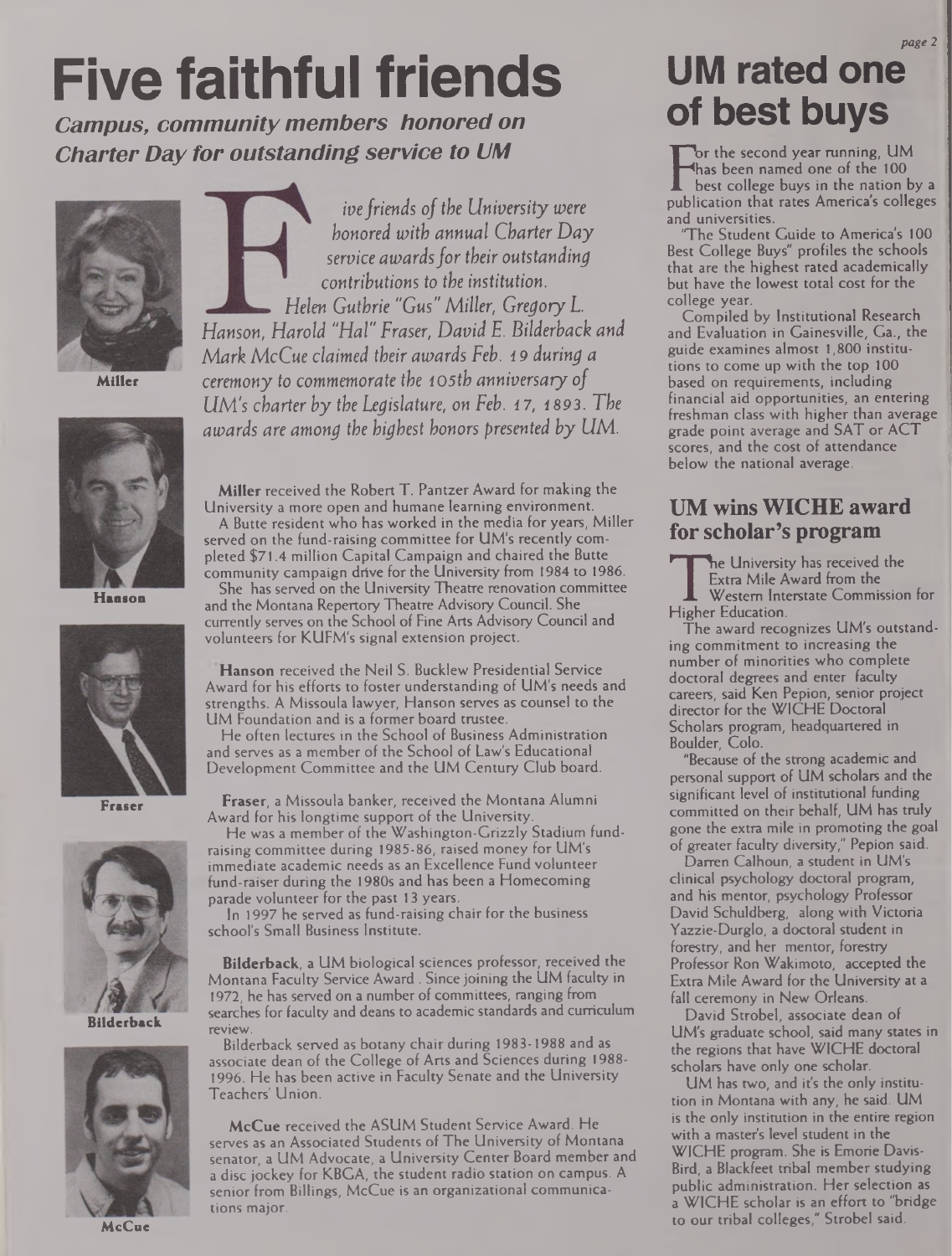

**A's For Athletes—**About 48 percent of UM's intercollegiate athletes broke the 3.0 grade-point average for fall semester. Campuswide, about 51 percent of students earned a 3.0 GPA fall semester. The soccer team scored an average 3.23, golf 3.22 and men's basketball 2.49. Eighteen student athletes earned a 4.0 GPA. The UM undergraduate average GPA last semester was 2.76.

**Canadian Cooperation—**In an effort to promote international understanding and scholarly collaboration, UM and the University of Calgary in Alberta, Canada, have signed an agreement enabling the two universities to exchange students, faculty and staff. Under the new accord, Montana students will be able to study at UC while paying tuition and fees at UM. A reciprocal number of Calgary students will attend UM under the same conditions. The agreement also authorizes a mutual exchange of faculty and support staff.

**Louisiana Bound—**Reno Wittman, a 1996 UM graduate with a bachelor's degree in psychology, is bound for the 1998 Miss USA Pageant later this month. The Billings native won the Miss Montana USA Pageant in Bozeman in October. She has worked as a receptionist in UM's business school since September. The pageant, staged this year in Shreveport, La., will air Tuesday, March 10, on CBS.

**Reach Out—**UM telephone directories for the 1997-98 academic year are available to the public. Stop by the University Center information desk or University Relations on the third floor of Brantly Hall (west wing) to pick up a free copy. The directory provides current campus telephone numbers for staff and faculty, as well as student and department listings.

**Kids Online—**Lynn Churchill, director of UM's Information Technology Resource Center, teamed up with several state agencies last December to bring Montana school children the MONTANA KIDS Web site at http:// kids.state.mt.us. A year in the making, the site highlights facts about Montana's history, natural resources, activities, attractions and other "cool topics" that will help its users learn about the state.

**Think Grizzly—**With University Relations' e-mail newsletter, TGIF (Think Grizzly, It's Friday) News, you can keep tabs on campus news from your home or office computer. To subscribe to the weekly publication, send an e-mail message to: [listproc@listserv.umt.edu](mailto:listproc@listserv.umt.edu) and in the message type: subscribe ucomm firstname lastname. (Substitute your first and last name.) TGIF News will be waiting for you each Friday morning during the academic year.

**Helping Habitat—**Nancy Cooper, visiting assistant professor of music and the University's carillonneur, recently was named Volunteer of the Year by the Missoula Chapter of Habitat for Humanity. For the past two years, Cooper has organized benefit performances of the Messiah, involving many UM staff, students and faculty, as well as community members. The benefits have raised more than \$20,000 for the local Habitat for Humanity chapter, enabling volunteers to build their ninth house and buy land for future projects.

**Kemmis Honored—**Daniel Kemmis, director of UM's Center for the Rocky Mountain West, received the 1997 Wallace Stegner Award from the University of Colorado's Center of the American West for his contributions to the West's cultural identity. He was recognized by Utne Reader in 1995 as one of its "100 Visionaries." He also is the recipient of the Society for Conservation Biology's Distinguished Achievement Award for Social, Economic and Political Work. In 1997, President Clinton awarded Kemmis the Charles Frankel Prize for outstanding contributions to the humanities.

**Trade Partnership—**The Montana World Trade Center, based at UM, has become an official city/state partner of the United States Ex-lm Bank. An independent federal agency, Ex-lm Bank helps businesses finance export sales of U.S. goods and services. With the nearest Ex-lm regional office located in southern California, Montana businesses have until now been largely unable to capitalize on Ex-lm Bank programs. Having access to those programs through MWTC will help Montana businesses expand their markets around the world.

**Copper Topped—**Visitors to campus will notice a shiny new copper roof atop the Botany Building. The old roof had deteriorated beyond repair, and the University replaced the old copper with new to preserve the historic integrity of the building.

**Tuition Tax Tips—**The UM campuses recently distributed a fiveminute videotape explaining federal and state tax-saving opportunities that are available to families with dependent children enrolled in a college or university. The videotape was sent to principals and counselors at every Montana high school. They have been asked to share the video with anyone who wishes to borrow it. Contact a school in your community to find out how to save money. A limited number of copies of the tape, "New Ways to Pay for College," are available at the President's Office. Call (406) 243-2311.

**Spring Break—**The population of Missoula will shrink March 16-20 when UM students and faculty are on spring break.

**Computer Fair—**UM will host the second annual Montana State Computer Fair April 20 at the University Center. All Montana high school students are invited to work on projects and then showcase their computer skills at the event, which is similar to the state science fair. The fair is free to those who register before April 3, and awards will be presented for the top projects. More information is available on the Web at <http://www.cs.umt.edu/COMPFAIR/> wwwpg.htm. Schools can register online for the event at <http://www.cs.umt.edu/> COMPFAIR/regist.htm.

**Inspiring Careers—**UM's Health Careers Opportunity Program will once again bring minority students to campus this summer, thanks to a three-year, \$421,000 grant from the U.S. Department of Health and Human Services. The program, which targets American Indians as a means of bringing more of them into pharmacy and physical therapy professions, introduces students to careers in health-related fields. UM is the only institution in Montana funded for HCOP, which is offered by the School of Pharmacy and Allied Health Sciences.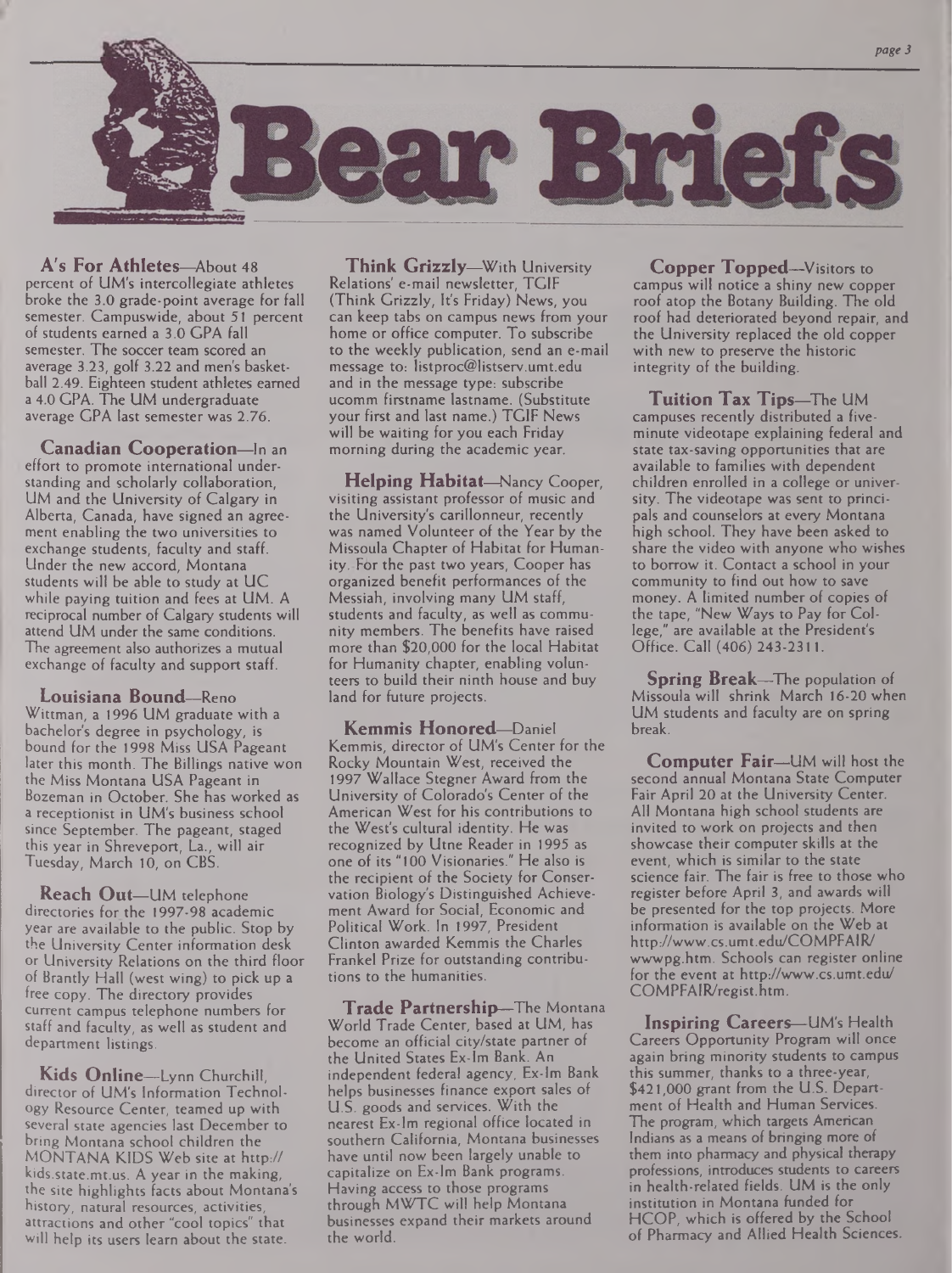#### *page 4*

## **BBER celebrates 50 years ofservice to Montana**

**by Carolyn Schultz**

**Fall Informal Exercise State States States** position in<br>Back then war, infectious disease, hunger and the ominous ifty years ago, people weren't concerned about the world's diminishing resources and the United States' position in the global economy.

atomic bomb were more prevalent issues for Americans. People didn't question the consequences of cutting down trees in old growth forests, disposing of oil in storm drains or burning trash in their backyard.

Americans had yet to experience credit cards, birth control pills, AIDS, domestic terrorism, personal computers, health insurance and space exploration. Very few people invested in the stock market, watched a television,

read about mental illness or swallowed an antibiotic.

Indeed the world has transformed over the past 50 years. Throughout these vast changes, UM's Bureau of Business and Economic Research has worked to help Montanans understand their state and make informed decisions in their personal and professional lives.

#### **About the bureau**

The bureau — a department within UM's School of Business Administration — was founded in 1948 to monitor the state's economic and business conditions. The bureau has expanded from a staff of four to a department of nine full-time employees and a dozen part-time workers.

Economists at the bureau research and collect a wide variety of economic and industry data that assists businesses, government agencies and individuals across Montana. Several of its research programs study the statewide industries of forest products, health care, manufacturing, and oil and gas. These programs provide a wealth of information not available elsewhere, and bureau staff field approximately 6,000 calls each year from people seeking information about topics ranging from inflation rates to county demographics to business start-up tips.

The bureau's established survey research division regularly conducts the Montana Poll using its state-of-the-art telephone interview facility to determine Montanans' attitudes and opinions about a variety of economic and social issues. Through the Forest Products Research Program, the bureau collects information and analyzes the forest products industries of Montana — as well as seven other Rocky Mountain states and provides detailed information about timber yield, markets, production and employment. The Health Care Industry Research Program analyzes markets, trends, industry structure,

costs and other high visibility topics in the health care industry.

Informing Montanans about bureau research has always been a top priority. In the early years, people read about economic and business trends in Montana Business, a four-page newsletter. Today the bureau publishes the award-winning Montana Business Quarterly, a business journal featuring economic forecasts and analyses, business and economic trends, migration and population statistics, business profiles and more.

The bureau also distributes detailed information through its Economics Montana Program. This forecasting system provides projections of income, employment and other economic data for the state, as well as forecasts of personal and nonfarm labor

income for individual regions of Montana.

The bureau relays economic and industry information to Montanans through its strong relationship with state media organizations. Bureau researchers are interviewed by print and broadcast reporters to provide context to local, national and international business stories.

The bureau's most visible public outreach effort, the Montana Economic Outlook Seminar, occurs early each year in seven cities statewide. Bureau economists and industry experts conduct the half-day seminar to reveal key economic and business forecasts for the coming year. Business owners, community leaders, government

employees and interested individuals attend the annual seminars to find out what's in store during the coming year for their community, the state and various industries.

This year's seminars were held in Helena, Great Falls, Missoula, Billings, Bozeman, Butte and Kalispell. The theme, "Global Strategies: What's Montana's Move?" examined emerging global trends and how they will affect Montana, as well as discussed the traditional local and statewide economic forecasts. The bureau hopes to eventually offer the seminar in eastern Montana towns.

As the bureau enters the 21st century, its programs will continue to reflect the issues and industries important to the evolving world around us. The staff will continue the tradition of providing Montanans with the latest information on business and economic trends. The bureau welcomes business or economic questions at (406) 243-5113.

*Carolyn Schultzis the bureau s marketing director.*



- The population increased from 591,000 in 1950 to 879,372 in 1996.
- Average personal income rose from \$1,487 in 1948 to \$19,500 in 1997.
- In 1958 the average tourist party of three spent \$22 a day and visited Montana for three weeks. Today, the average group of 2.7 people spends \$97 a day and stays for 4.3 days.
- Wood products industry sales jumped from \$56 million in 1948 to \$1.3 billion in 1997. The number of employees working in the industry nearly doubled from 6,000 workers in 1948 to 11,100 workers in 1997.
- Timber harvest increased from 560 million board feet in 1948 to 900 million board feet today.
- The death rate from heart disease dropped 25 percent, from 321 deaths per 100,000 people in 1970 to 242 deaths for the same population in 1996.



**The staff of UM's Bureau of Business and Economic Research monitors the state's economic and business conditions. From left to right, they are Chuck Keegan, Carolyn Schultz, Jim Sylvester, Debora Simmons, Paul Polzin, Steve Seninger, Shannon Jahrig, Dan Wichman and Susan Selig Wallwork.**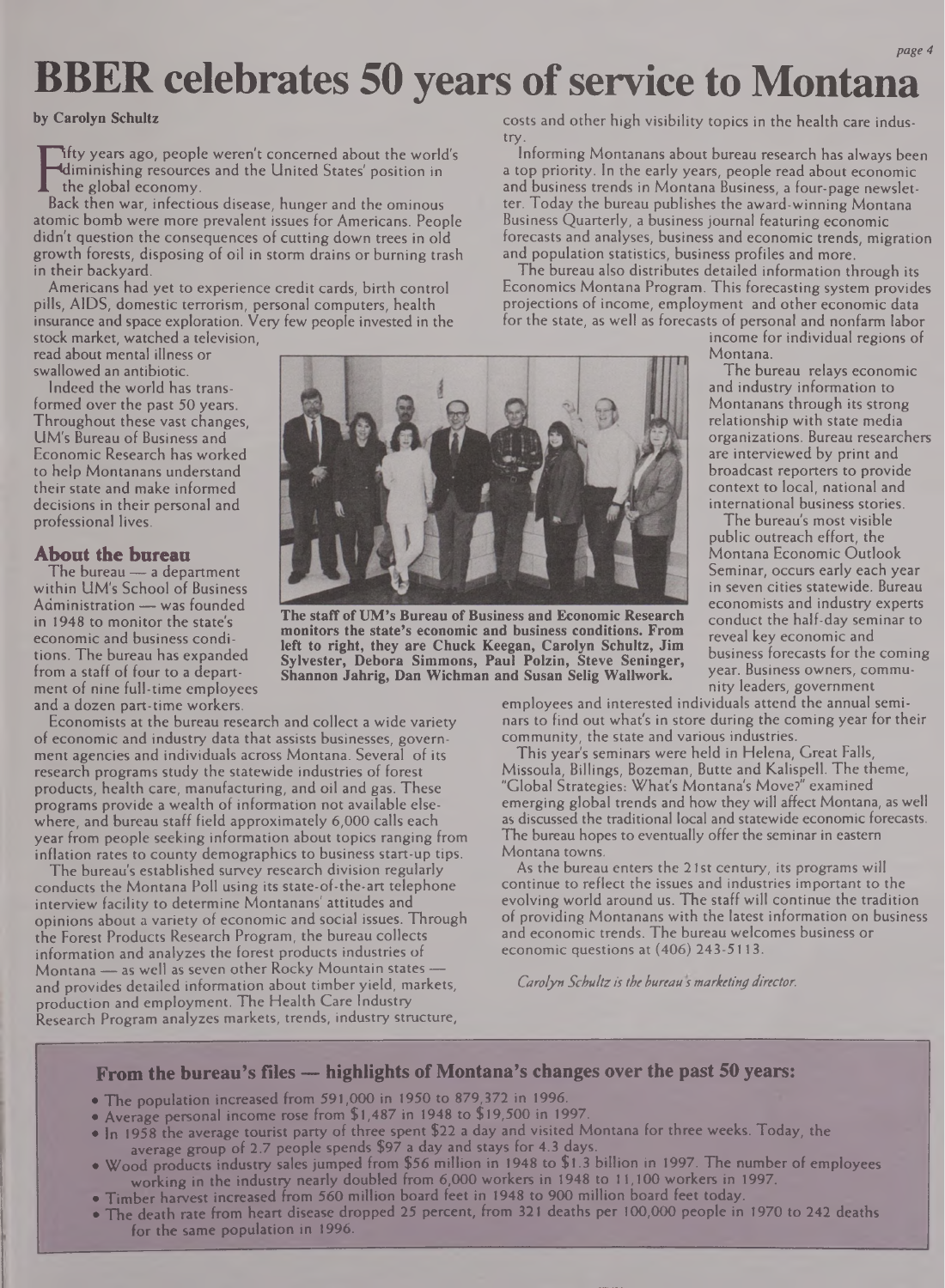## *A* **Class Above the Rest**

### **Clintoneducator excelsintheMaryfrancesShreeve tradition,receivesprestigiousaward**

A teacher known for nurturing<br>and inspiring students was<br>University of Montana School of Clinton Elementary School teacher known for nurturing and inspiring students was<br>honored by her peers and The Education last month as one of western Montana's finest educators.

Carole Mather, a first- and secondgrade teacher at Clinton Elementary for the past 23 years, was presented with the Maryfrances Shreeve Award at the recent UM School of Education's annual Teacher Education Reception. Shreeve was on hand to pay tribute to Mather.

The reception also honored several hundred western Montana teachers for their help in preparing UM education students to become the state's teachers of tomorrow

The \$2,000 Maryfrances Shreeve Award was established in 1992 to honor Shreeve, a master elementary teacher who taught for 37 years in Montana. The winning elementary school teacher must be creative, seek professional growth and devote extra time to helping students achieve their potential, as did the award's namepotential, as did the award's name-

 $C$ "Carole is a teacher of the highest

quality, a true master teacher," said Mark Latrielle, Clinton Elementary principal, when nominating Mather for the award. "Above all, Carole is dedicated to her students, not only in their academic growth but in their personal welfare as well ... Carole is certainly a teacher who touches her students in the tradition of Maryfrances Shreeve."

The personal attention and encour-



**Maryfrances Shreeve, left, congratulates Clinton school teacher Carole Mather at a January banquet to honor western Montana educators. Mather received a prestigious award, named in Shreeve's honor, that recognizes teaching excellence.**

agement Mather provides her students are remembered by many years worth of former students and their parents.

"Even today, <sup>1</sup> still talk to her, and she follows along with my basketball season," Ashley Morlock, now a Hellgate High School senior, said of her second-grade teacher. "... Mrs. Mather went beyond the boundaries of teaching. She touched my life personally, not only by teaching and educating me, but

by giving me family values and love as a teacher."

"We were appreciative of her nurturing approach to developing each student's self-esteem and inspiring students of all levels and backgrounds to want to achieve and learn," David and Kay James said of Mather, their son's former teacher.

A 1972 UM graduate, Mather has taught at Clinton Elementary since fall 1974. She has attended numerous conferences and workshops to improve her teaching skills.

As part of her science class, Mather initiated the adoption of a nature area along Rock Creek. Students visit the area three times a year during different seasons and make scientific observations.

## **A little exercise goes a long way**

Wed<br>little. f you're one of those people who wonder just how little exercise they can squeak by with and still be healthy, here's the answer. Fairly

All it takes is 30 minutes of moderate aerobic activity five or six days a week, says Gordon Opel, wellness director for The University of Montana-Missoula and Missoula's St. Patrick Hospital.

What's more, he says, it doesn't have to come in one 30-minute bout. It's fine to accumulate your time in, say, two 15-minute or three 10-minute walks of moderate intensity.

"People should exercise about 1,050- 2,000 calories worth in a week to be healthy," Opel says. More than that provides no extra health benefits, he says.

So how do you measure calories of exercise? Opel says walking one mile bums about 100-150 calories. Walking 1.5 miles at a brisk pace five days a week will put you into the desired range of caloric output, he says.

But you can count other activities, too — like housework, gardening, a bike ride. And if you do something more intense — like swimming or

cross-country skiing — so much the better. The bottom line is 30 minutes a day most days of the week.

Now that's a good deal, Opel says, especially when you consider the health benefits — reduced risk of heart disease and certain cancers, lowered total cholesterol, more energy and stamina, reduced stress and stronger bones. The list goes on.

It includes increased longevity, the item with the really good news for couch potatoes. If people who don't exercise — that's about 25 percent of American adults — begin getting a little exercise, they reduce their risk of premature death dramatically, Opel says.

He takes his information from a study reported in the Journal of the American Medical Association and written up in The New York Times. In the study, men and women were divided into five groups ranging from group one, people who were sedentary, to group five, those who were most active. Premature death rates dropped most for men and women who went from group one to group two in their activity levels. For men, the rates dropped from 64.0 to

25.5 deaths per 10,000 person years of follow-up. For women, the rates dropped from 39.5 to 20.5.

Groups three, four and five showed relatively little change in mortality rates. In other words, walking 30 minutes a day, which was the activity level of group two, reduced the risk of premature death almost as much as running 30-40 miles a week, the activity level of the extremely fit people in group five.

Bear in mind that health and fitness are not the same thing, and what Opel argues is that health does not require the agonizing amounts of hard exercise that fitness requires. Naturally, by taking a 30-minute walk each day you won't be as fit as an Olympic athlete. On the other hand, chances are pretty good that you'll live about as long.

Maybe you aren't interested in longevity? You think old age is nothing more than a painful and lonely decrepitude spent in a nursing home? It doesn't have to be. And your odds are a lot better it won't be, Opel says, if you get off the couch and get moving — just 30 minutes a day, most days.